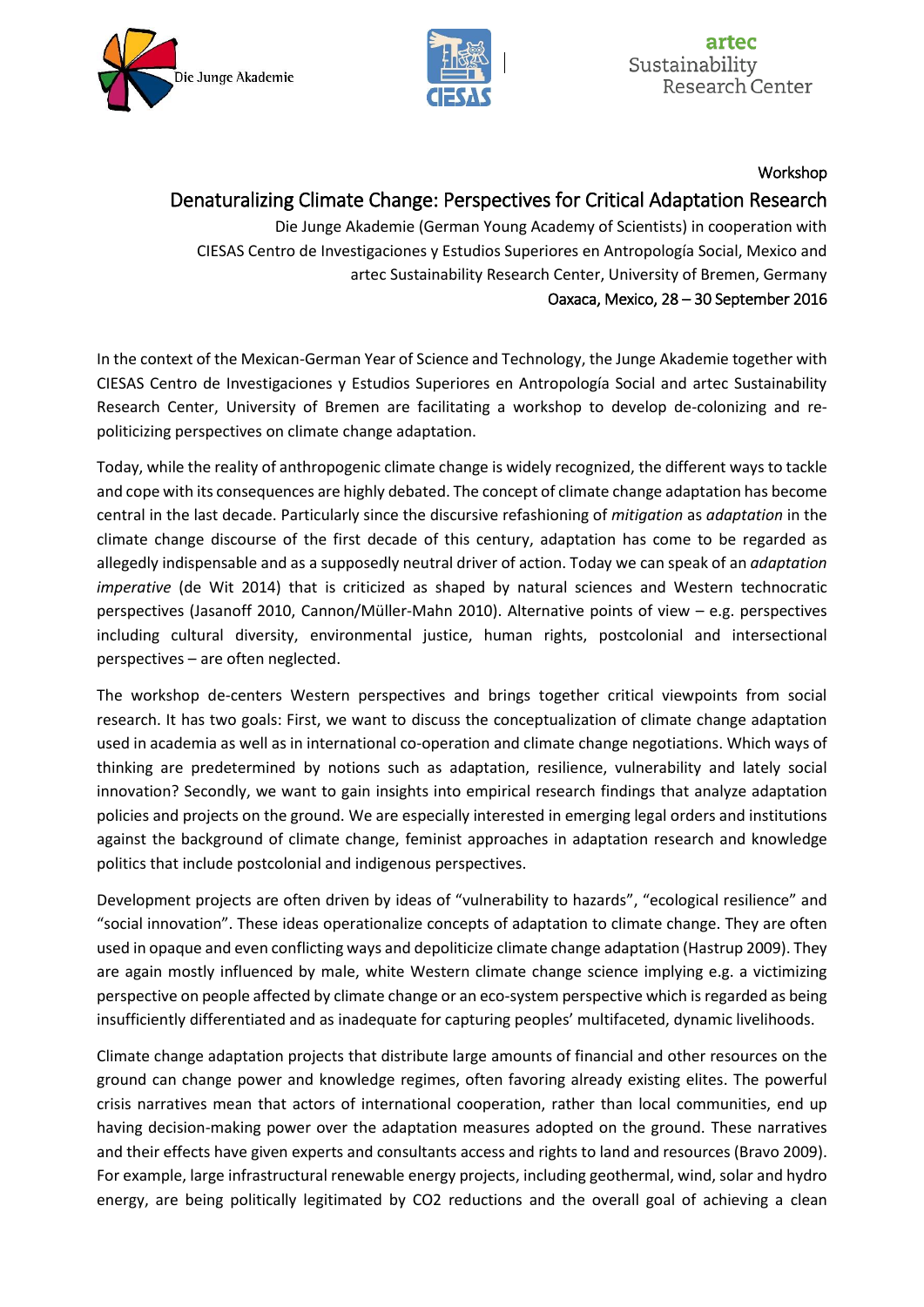development path. This has often severe consequences on the use of regional and local resources and can, for example, lead to limited access to water and land. These projects are frequently enacted in cooperation with Western countries in the frame of carbon trading or compensation mechanisms. We can also observe the re-configuration of existing power structures, not least between the Global South and the Global North. Small Island Development States that are gaining a global voice in the fight against climate change and winning new rights and resources are a good example in this regard (Klepp 2014).

In the workshop, we welcome papers that challenge conventional thinking about climate change adaptation. In particular, we encourage contributions that develop insights into emerging legal orders and institutions against the background of climate change, papers with feminist approaches and articles that de-center Western knowledge on climate change and apply postcolonial and indigenous perspectives. Especially researchers from the Americas are invited to share their theoretical and empirical insights in the workshop.

Abstracts of proposed papers (up to 400 words) may be submitted to Dr. Silja Klepp (klepp@unibremen.de) and Dr. Libertad Chavez-Rodriguez (libertadchavez@ciesas.edu.mx). The deadline for submissions is 30 January 2016. Notification of selected papers will be 15 March 2016.

If your abstract is accepted, we will ask you to send a paper for pre-circulation and cross-commenting by August 15th. The workshop itself will consist of paper presentations followed by comments and discussion. We envisage the publication of an edited volume. Reimbursement of travel costs to Oaxaca, Mexico will be available for a limited number of participants.

## **Workshop organisation:**

Silja Klepp, klepp@uni-bremen.de, artec Sustainability Research Center, University of Bremen Libertad Chavez-Rodriguez, libertadchavez@ciesas.edu.mx, CIESAS Unidad Noreste, Monterrey, Mexico

## **Timeline:**

Deadline for abstract submissions: 30 January 2016 Notification of selected papers: 15 March 2016 Full papers due: 15 August 2016 Workshop date: 28 - 30 September 2016

# **Venue:**

CIESAS Unidad Pacifico Sur, Oaxaca City, Mexico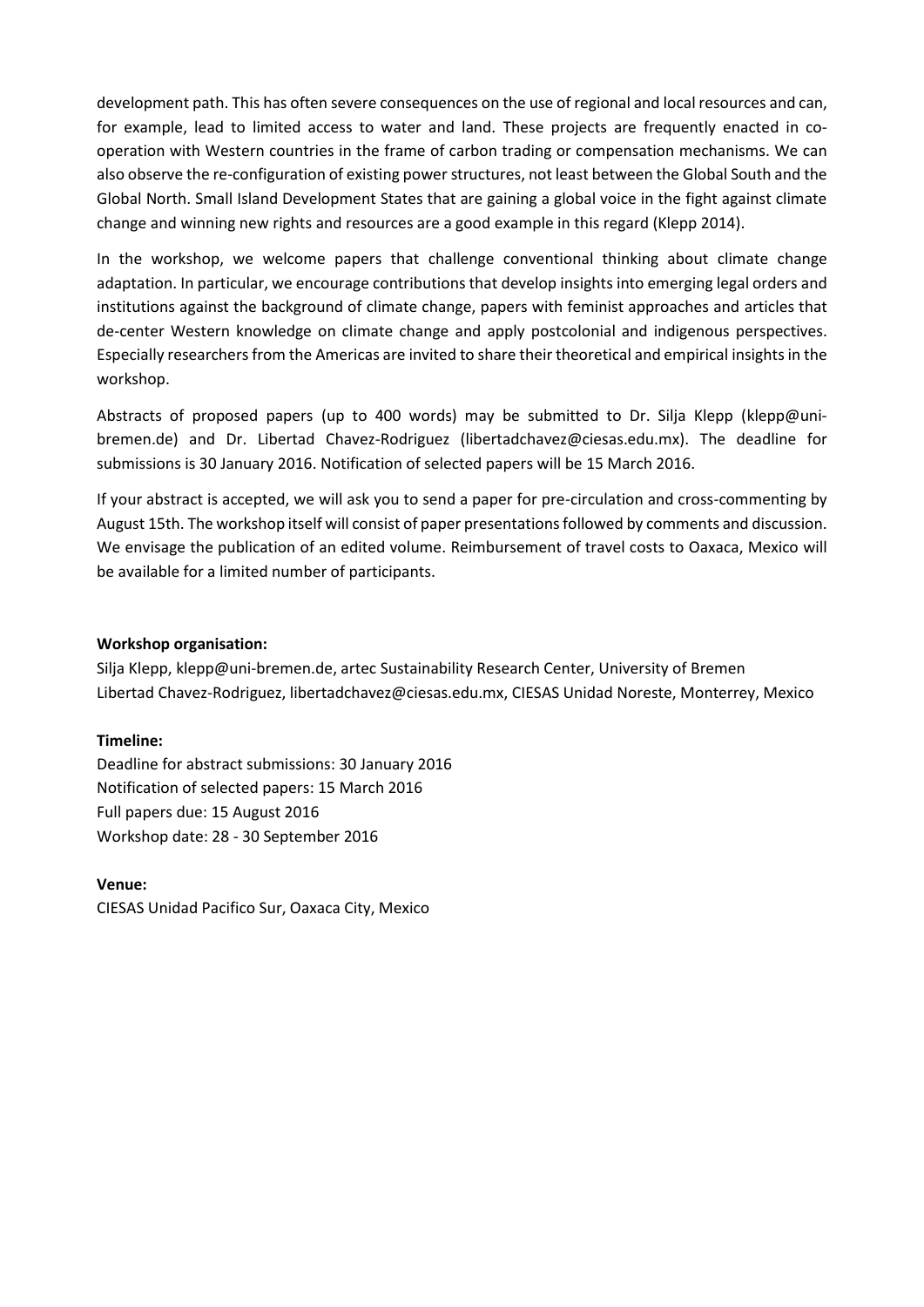



Seminario

# Desnaturalizando al cambio climático:

# Perspectivas críticas de investigación sobre adaptación al cambio climático global

La Academia Alemana de Jóvenes Científicos (Die Junge Akademie) en cooperación con CIESAS Centro de Investigaciones y Estudios Superiores en Antropología Social, México, y artec Centro de Investigación sobre Sustentabilidad (artec Sustainability Research Center) de la Universidad de Bremen, Alemania

Oaxaca, México, 28 - 30 de septiembre de 2016

En el contexto del Año México-Alemán de la Ciencia y la Tecnología, la Academia Alemana de Jóvenes Científicos junto con el CIESAS Centro de Investigaciones y Estudios Superiores en Antropología Social y el artec Centro de Investigación sobre Sustentabilidad de la Universidad de Bremen invitan a un seminario para el intercambio y desarrollo de perspectivas decolonizadoras y repolitizadoras acerca de la adaptación al cambio climático.

Actualmente, la realidad del cambio climático antropogénico es ampliamente reconocida, sin embargo, las diferentes maneras de abordar y hacer frente a sus consecuencias aún están en discusión. El concepto de "adaptación al cambio climático" se ha vuelto central en la última década, particularmente a partir de la reelaboración discursiva de la *Mitigación* como *Adaptación* en el discurso sobre cambio climático de la primera década del siglo, con lo cual adaptación ha llegado a ser considerada como indispensable y como un supuesto curso neutral de acción. Podemos hablar de la existencia de un imperativo de adaptación (de Wit 2014), criticado por estar moldeado por las ciencias naturales y por perspectivas tecnocráticas occidentales (Jasanoff 2010, Cannon/Müller-Mahn 2010). Mientras que miradas alternativas, p. ej. perspectivas como las de diversidad cultural, justicia ambiental, derechos humanos, poscolonialismo e interseccionalidad, pasan frecuentemente inadvertidas.

El seminario pretende descentrar tales perspectivas y reunir puntos de vista críticos desde las ciencias sociales. Tiene dos objetivos: el primero es discutir la conceptualización de la adaptación al cambio climático que se emplea tanto en el ámbito académico como en la cooperación internacional y en las negociaciones sobre cambio climático. ¿Qué formas de pensar se encuentran predeterminadas por conceptos como adaptación, resiliencia, vulnerabilidad y más recientemente, innovación social? El segundo objetivo es compartir hallazgos de investigaciones empíricas enfocadas en el análisis de políticas de adaptación y proyectos en concreto. Son de particular interés órdenes legales e instituciones emergentes en el contexto del cambio climático, perspectivas feministas sobre la adaptación, y políticas del conocimiento que incluyen las perspectivas poscoloniales e indígenas.

Los proyectos de desarrollo son guiados a menudo por ideas de vulnerabilidad a amenazas, resiliencia ecológica e innovación social. Estas ideas operacionalizan los conceptos de adaptación al cambio climático; y, son frecuentemente empleadas de maneras poco transparentes e incluso contradictorias, de tal forma que despolitizan la adaptación al cambio climático (Hastrup 2009). Una vez más, tales ideas están en gran medida influenciadas por una ciencia del cambio climático del hombre blanco occidental, lo que implica p. ej. una perspectiva victimizadora de las personas afectadas por el cambio climático o una perspectiva ecosistémica, la cual ha sido considerada como insuficientemente diferenciada y, por tanto, como inadecuada para capturar las múltiples facetas y el dinamismo de los medios de vida (*livelihoods*) de las personas.

Proyectos de adaptación al cambio climático, que distribuyen grandes cantidades de recursos financieros y no financieros en la base, pueden cambiar los regímenes de poder y de conocimiento, favoreciendo con